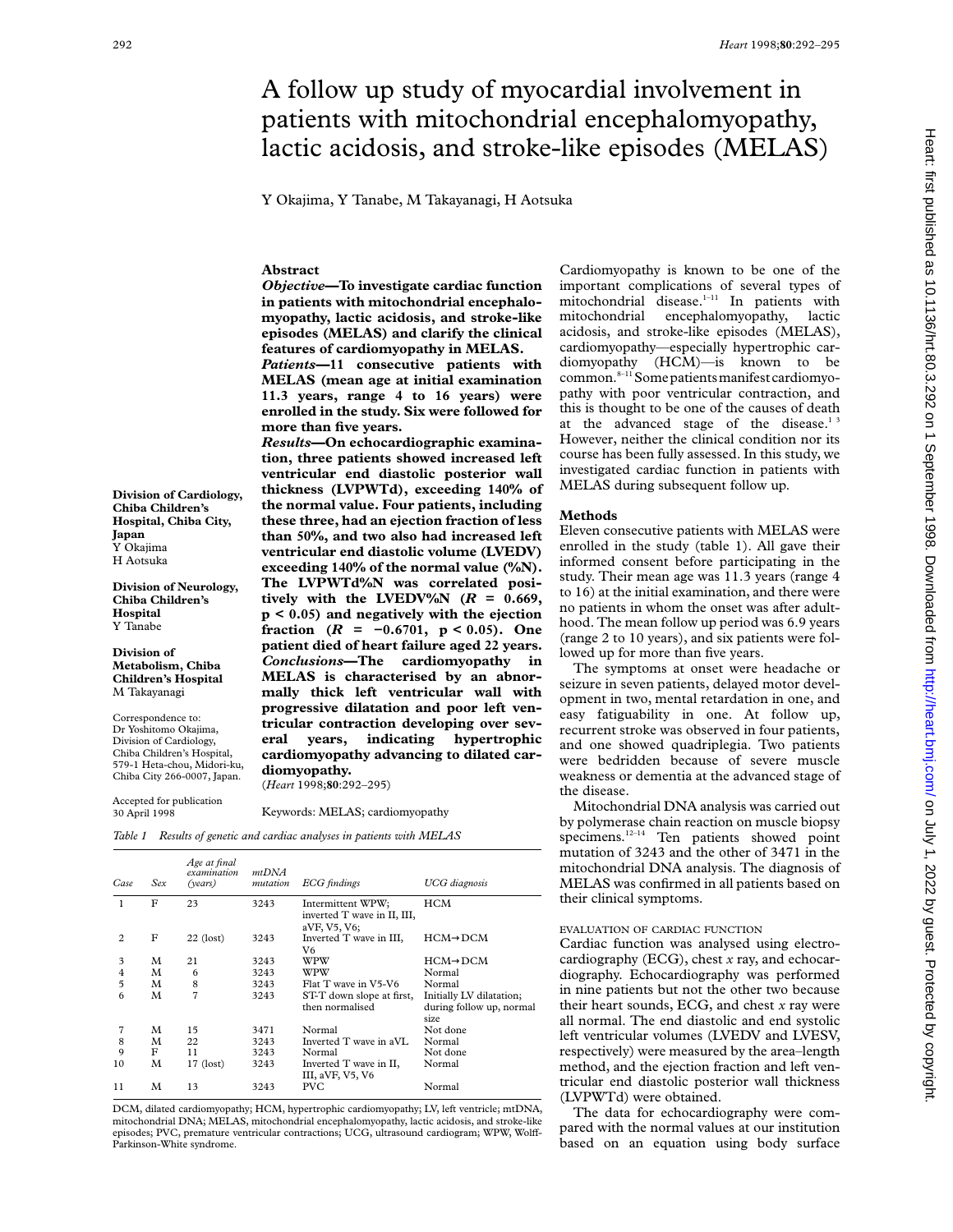*Table 2 Final echocardiography data*

| Case           | $BSA(m^2)$ | <b>LVEDV</b><br>(ml) | LVEDV%N     | <b>LVEF</b> | <b>LVPWTd</b><br>(mm) | LVPWTd%N |
|----------------|------------|----------------------|-------------|-------------|-----------------------|----------|
|                | 1.11       | 51                   | 63.4        | 63.4        | 11.4                  | 160      |
| $\overline{c}$ | 1.30       | 191                  | 194.9       | 24.7        | 18.0                  | 237      |
| 3              | 1.17       | 120                  | 140.3       | 27.2        | 10.4                  | 143      |
| 4              | 0.95       | 58                   | 89.5        | 59.8        | 7.2                   | 108      |
| 5              | 0.72       | 52                   | 116.1       | 49.3        | 5.8                   | 98       |
| 6              | 0.69       | 55                   | 128.4       | 39.0        | 6.5                   | 112      |
| 8              | 1.68       | 167                  | 120.6       | 59.8        | 10.4                  | 123      |
| 10             | 0.80       | 36                   | 70.0        | 66.1        | 5.7                   | 92       |
| 11             | 0.96       | 33                   | 50.9        | 66.7        | 7.0                   | 105      |
| Mean(SD)       | 1.04(0.32) | 85 (59)              | 108.2(45.1) | 50.7(16.5)  | 9.2(4.0)              | 131 (45) |

BSA, body surface area; LVEDV, left ventricular end diastolic volume; LVEDV%N, percentage of normal value for left ventricular end diastolic volume; LVEF, left ventricular ejection fraction; LVPWTd, left ventricular posterior wall thickness; LVPWTd%N, percentage of normal value for left ventricular posterior wall thickness.

> area,<sup>15 16</sup> and expressed as percentages of the normal values  $(\%N)^{15}$

To evaluate ventricular size or wall thickness in paediatric patients, it is important to normalise the data because body mass in this age group is quite variable, especially during follow up. We therefore used normalised equations for patients at our institution,<sup>15</sup> which enabled us to compare cardiac size among patients of different ages or body masses and to assess the degree of abnormal deviation objectively.

## **Results**

#### ECG FINDINGS

Six patients showed depolarisation abnormalities, such as inverted T wave in leads II, III, aVF, and V5-V6. Three showed Wolff-Parkinson-White (WPW) syndrome. One showed premature ventricular contraction. Nine of the 11 patients underwent echocardiography.

# ECHOCARDIOGRAPHIC FINDINGS

The data for the most recent echocardiographic examination are summarised in table 2. The mean LVEDV was 85 ml (range 33 to 191 ml) and the mean (SD) LVEDV%N was 108.2 (45.1)% (range 50.9% to 194.9%). Two patients showed increased LVEDV exceeding 140% of the normal value. The mean (SD) ejection fraction was 50.7 (16.5)% (range

24.7% to 66.7%). The mean LVPWTd was 9.2 mm (range 5.7 to 18.0 mm) and the mean (SD) LVPWTd%N was 131 (45)% (range 92% to 237%); three patients showed increased LVPWTd%N exceeding 140%. Four patients, including these three, showed decreased ejection fraction values of less than 50%.

The LVPWTd%N was correlated positively with the LVEDV%N ( $y = 0.665x + 21.2$ ,  $r =$ 0.669,  $p < 0.05$ ) and negatively with the ejection fraction (y = 101e<sup> $(-0.0057x)$ </sup>,  $r = -0.6701$ ,  $p < 0.05$ ) (fig 1).

#### RESULTS OF FOLLOW UP

During the follow up of six patients for more than five years (mean 6.9 years), three (patients 1, 2, and 3) showed a worsening ejection fraction of less than 50% and an increased LVPWTd%N and LVEDV%N exceeding 140% within several years (fig 2). In patient 6, who had congestive heart failure at the onset, cardiac function improved with a decrease in LVEDV%N from 141% to 116% after initiation of treatment with digitalis, diuretics, and vasodilators. His condition has remained stable during follow up, although the ejection fraction has been gradually worsening with an increase of LVPWTd%N.

Two patients have died, one from encephalopathy and the other, patient 2, from congestive heart failure. In this case, the echocardiographic findings had shown severe left ventricular wall hypertrophy (237% of the normal value), enlargement (194.9% of the normal value), and poor contraction (ejection fraction 24.7%) (fig 3).

# **Discussion**

Cardiomyopathy is a common cardiac manifestation in MELAS-like conduction abnormalities such as the Wolff-Parkinson-White syndrome,<sup>11</sup> and it has been categorised as hypertrophic on the basis of morphological assessment with echocardiography and necropsy examination.<sup>1-11</sup> In idiopathic hypertrophic cardiomyopathy, left ventricular contractility usually remains within the normal



*Figure 1 Correlation of percentages of the normal values of left ventricular posterior wall thickness (LVPWTd%N) with ejection fraction (left), and with percentages of the normal values of left ventricular end diastolic volume (LVEDV%N) (right). The LVPWTd%N showed significant negative correlation with ejection fraction and a positive correlation with LVEDV%N.*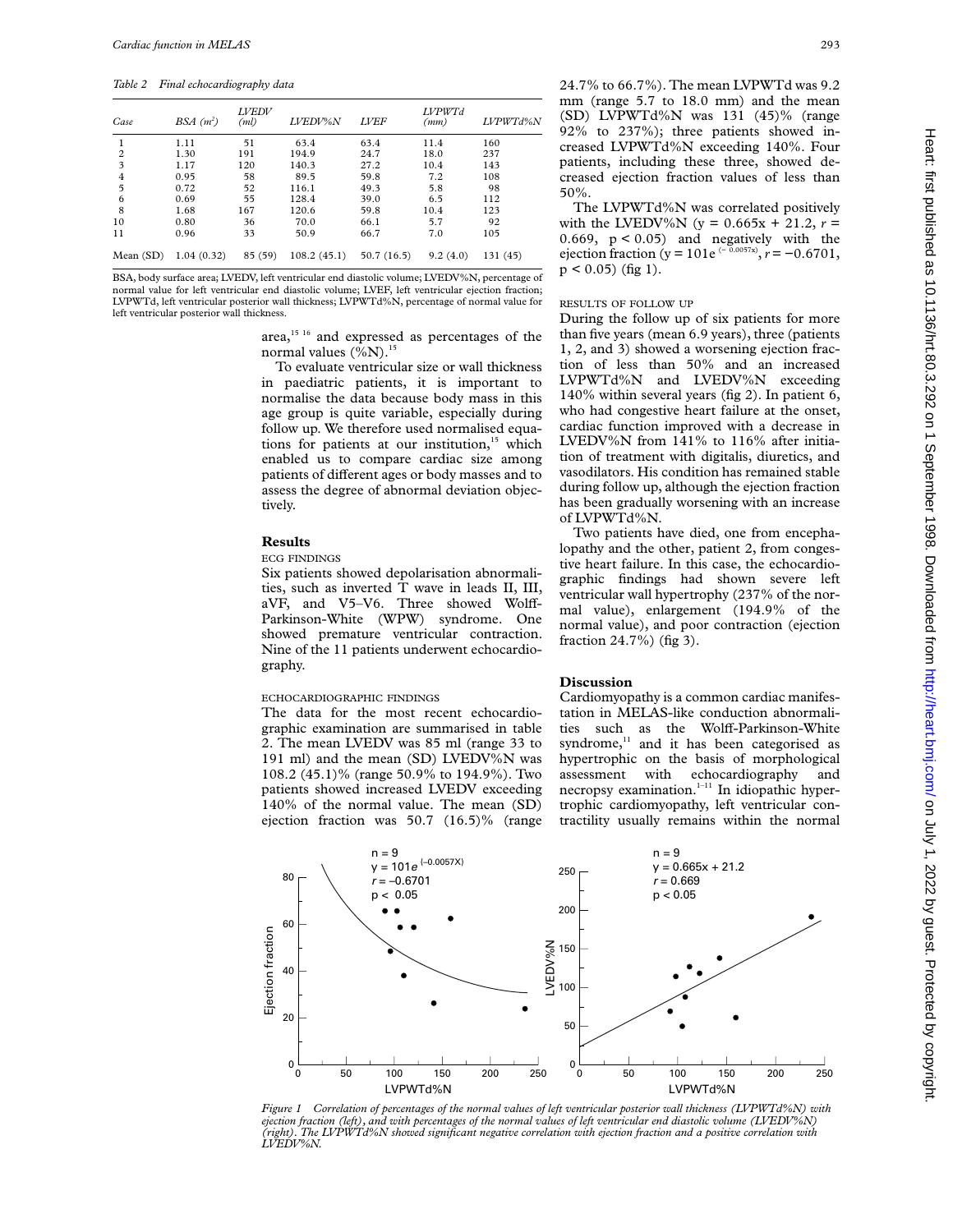

*Figure 2 Follow up results for left ventricular end diastolic volume (LVEDV%N), ejection fraction, and left ventricular posterior wall thickness (LVPWTd%N) in six patients. Patients 1, 2, and 3 showed left ventricular wall hypertrophy, and 2 and 3 showed deterioration of left ventricular contraction during follow up.*



*Figure 3 Echocardiography in patient 2, which showed severe hypertrophy of the left ventricular wall and poor contraction. She died of heart failure.*

Although, cardiac dysfunction resembling dilated cardiomyopathy has sometimes been observed in MELAS,<sup>13</sup> a change in the condition from hypertrophic to dilated cardiomyopathy has not been described. In MELAS with cardiac manifestation, as in idiopathic hypertrophic cardiomyopathy, left ventricular wall thickness gradually increases. With advancing hypertrophy, however, cardiac function gradually deteriorates until cardiac dilatation occurs as a result of an increase in left ventricular end diastolic volume and a decrease in the ejection fraction, while wall thickness steadily increases. We found a positive correlation of LVPWTd with LVEDV%N and a negative correlation with ejection fraction in these patients, and there was an association between increased wall thickness and impaired systolic function. These findings are characteristic of the cardiomyopathy in MELAS and have not been described in patients with hypertrophic cardiomyopathy secondary to the sarcomeric protein mutations.

The causes of the progression of hypertrophic cardiomyopathy to dilated cardiomyopathy have not been established, although several studies have shown that myocardial ischaemia is involved in hypertrophic cardiomyopathy<sup>19–22</sup> and the progression was observed after wall thinning had begun.

The mechanism of cardiac deterioration in patients with MELAS is thought to be the degeneration of cardiac muscle fibres<sup>6</sup> and microangiopathy detected using <sup>201</sup>Tl scintigraphy.<sup>23</sup> It has been reported that the presence of interstitial fibrosis in cardiomyocytes in MELAS is a point of resemblance between the cardiomyopathy of MELAS and idiopathic hypertrophic cardiomyopathy.<sup>46</sup> In other reports the abnormalities have been described as diffuse vacuolar degeneration of cardiomyocytes detectable by light microscopy, and a marked increase of aggregates of enlarged mitochondria with proliferated cristae seen on electronmicroscopy<sup>9</sup>; these findings were very different from those in idiopathic hypertrophic cardiomyopathy. The vacuolisation in the cardiomyocyte might result in the muscle fibre hypertrophy and morphological hypertrophic cardiomyopathy, eventually leading to hypertrophic dilated cardiomyopathy.

It is usually difficult to improve cardiac function once the deterioration has begun. One of our patients, however, responded well to conventional treatment for heart failure. Accordingly, it should be emphasised that routine checks of cardiac function are essential for the follow up of patients with MELAS and that treatment should be started without delay when the clinical presentation deteriorates.

Although the clinical diagnosis of MELAS in our patients had already been confirmed before the study, there are reports of patients with mitochondrial disorders in whom the cardiac manifestation is the only abnormality. $4-6$ The characteristic echocardiographic findings such as wall thickening and decreased left ventricular contraction, together with characteristic ECG depolarisation abnormalities, may